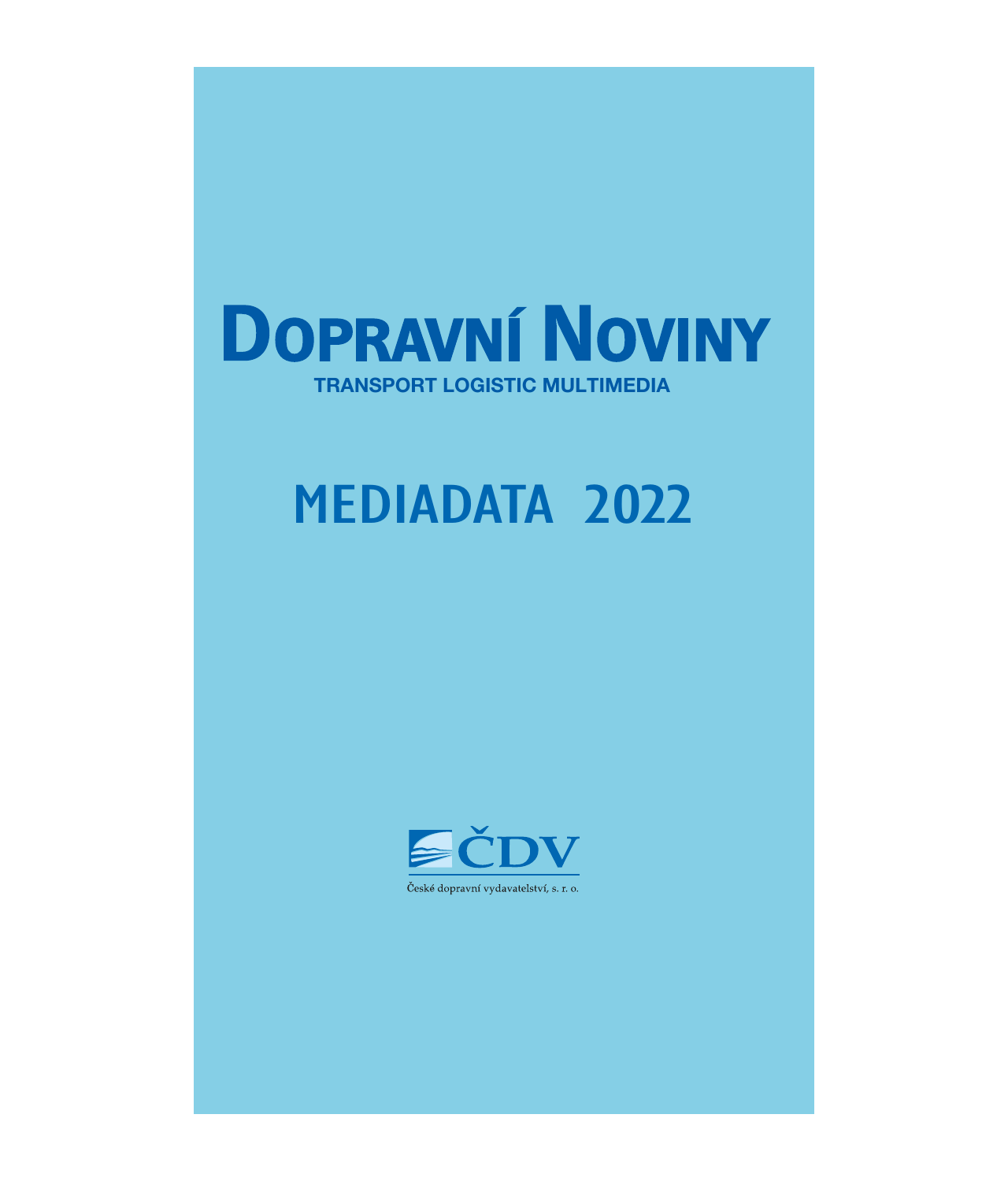# **DOPRAVNÍ NOVINY**

## **TRANSPORT LOGISTIC MULTIMEDIA**

**DOPRAVNÍ NOVINY is a Czech newspaper for national and international transport, forwarding and logistics. It brings information from all fields concerning transportation, logistics and connected businesses. Particular pages are regularly dedicated to following areas of interest:**

- **Transport policy**
	- **Road transport**
	- **Alternative fuels and drives, E-mobility**
	- **Railway transport**
	- **Multimodal transport**
	- **Inland waterways transport**
	- **Maritime transport**
	- **Air transport**
	- **Dangerous goods handling**
	- **Transportation Technology**
- **Forwarding**
- **Logistics**
- **Green Logistics and Sustainability**
- **Supply chains**
- **Logistic terminals**
- **Intralogistics** ä
- **Fairs, Exhibitions, Congresses**
- **Financial services**
- **Informatics, Telematics**
- **Infrastructure** ă
- DN brings up-to-date information to enterprisers and managements of enterprises engaged in transportation, logistics and connected businesses. It may also be helpful to all industrialists and businessmen, government and administration officials, as well as others interested in transportation and logistic issues.



DN

- DN is a partner company of DVV Media Group. That helps DN gain a certain range of vision, however, the emphasis is put on national issues.
- DN
- DN brings news as well as interviews with interesting personalities, profiles of important enterprises in the world of transportation and logistics, etc.

**Publisher:** České dopravní vydavatelství, s. r. o.



#### **REDACTION, SUBSCRIPTION, ADVERTISING**

Petýrkova 1959/11 148 00 Praha 4 Tel.: 226 205 070

E-mail: redakce@dnoviny.cz predplatne@dnoviny.cz inzerce@dnoviny.cz

# **www.dnoviny.cz**

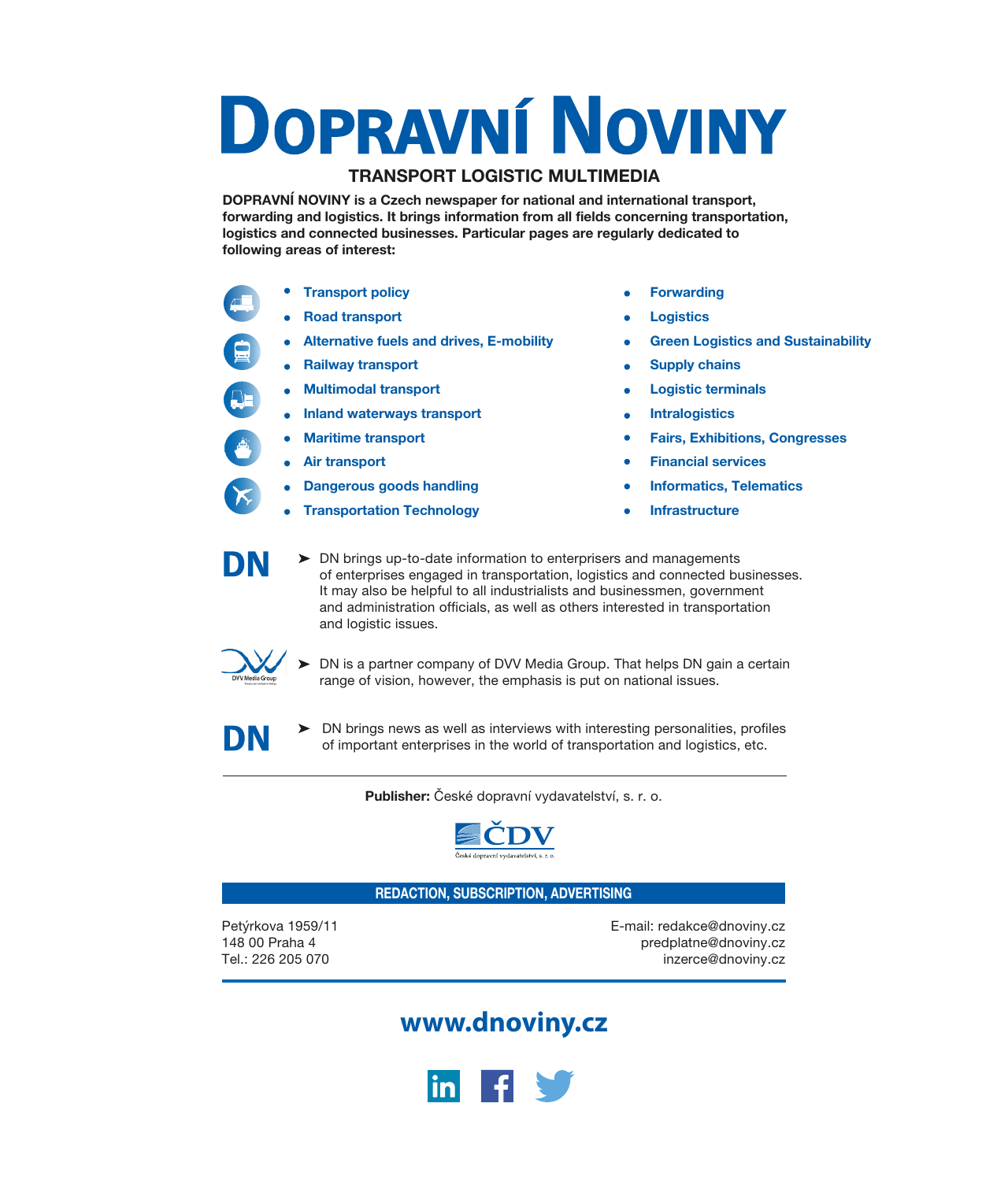#### **ADVERTISEMENT PRICES**

| <b>ADVERTISEMENT PRICES</b>                                                                                                    |                                                                        |                            |                                    | <b>FORMATS OF ADVERTS</b>   |
|--------------------------------------------------------------------------------------------------------------------------------|------------------------------------------------------------------------|----------------------------|------------------------------------|-----------------------------|
| Format                                                                                                                         | Price (CZK)<br>B/W                                                     | Price (CZK)<br>4 - colours | 1/1                                |                             |
| 1/1                                                                                                                            | 90 000                                                                 | 142 000                    | 275 x 380 mm                       | Dopravní noviny             |
| 2/3                                                                                                                            | 68 000                                                                 | 92 000                     |                                    |                             |
| 1/2                                                                                                                            | 50 500                                                                 | 79 000                     |                                    | <b>Special modules</b>      |
| 1/3                                                                                                                            | 38 000                                                                 | 49 800                     |                                    | on the front page           |
| 1/4                                                                                                                            | 31 000                                                                 | 39 800                     |                                    |                             |
| 1/8                                                                                                                            | 18 500                                                                 | 26 800                     |                                    |                             |
| Other formats (only full colours)                                                                                              |                                                                        |                            |                                    |                             |
| JUNIOR PAGE (219 x 295 mm)                                                                                                     |                                                                        | 94 000 CZK                 |                                    | <b>Advertisement across</b> |
| 2/1 page (574 x 380 mm)<br>199 000 CZK                                                                                         |                                                                        |                            | <b>Junior Page</b><br>219 x 295 mm | the gutter spread           |
|                                                                                                                                | Advertisement across the gutter spread (350 x 240 mm)                  | 98 000 CZK                 |                                    | 6 columns                   |
| Price for 1 mm BW column: 70 CZK                                                                                               |                                                                        |                            |                                    | 350 x 240 mm                |
|                                                                                                                                | (5 columns, column width 51 mm, column height 380 mm)                  |                            |                                    |                             |
|                                                                                                                                |                                                                        |                            |                                    |                             |
| <b>SPECIAL OFFER</b>                                                                                                           |                                                                        |                            |                                    |                             |
| <b>CIAL MODULES ON THE FRONT PAGE:</b>                                                                                         |                                                                        |                            |                                    |                             |
| 275 x 30 mm (above newspaper titel)                                                                                            |                                                                        | 46 300 CZK                 |                                    |                             |
| 90 x 20 mm (below newspaper titel)                                                                                             |                                                                        | 29 900 CZK                 | 1/2                                | 1/2                         |
| 53 x 20 mm (pod hlavičkou)<br>TOP Logo next newspaper titel 22 x 43 mm                                                         |                                                                        | 25 600 CZK<br>35 000 CZK   | 135 x 375 mm                       | 275 x 188 mm                |
|                                                                                                                                |                                                                        |                            |                                    |                             |
| <b>BANDEROLE:</b>                                                                                                              |                                                                        |                            |                                    |                             |
| 640 x 40 mm                                                                                                                    |                                                                        | 68 000 CZK                 |                                    |                             |
|                                                                                                                                |                                                                        |                            |                                    |                             |
|                                                                                                                                | <b>COLOR ADVERTISEMENT ON THE FRONT PAGE:</b>                          |                            |                                    |                             |
| 51 x 60 mm<br>107 x 60 mm                                                                                                      |                                                                        | 19 800 CZK<br>30 500 CZK   |                                    |                             |
| 275 x 75 mm                                                                                                                    |                                                                        | 49 500 CZK                 | 1/3                                | 1/3                         |
|                                                                                                                                |                                                                        |                            | 3 columns                          | 4 columns                   |
|                                                                                                                                |                                                                        |                            | 163 x 225 mm                       | 219 x 170 mm                |
| <b>EXTRA CHARGE</b>                                                                                                            |                                                                        |                            |                                    |                             |
| Advertisement on back page:                                                                                                    |                                                                        | $+25%$                     |                                    |                             |
| Advertisement on requested position                                                                                            |                                                                        | $+15%$                     |                                    |                             |
|                                                                                                                                | Nonstandard formats and positions upon an individual arrangement.      |                            |                                    |                             |
|                                                                                                                                | Nestandardní formáty a umístění na základě individuální domluvy.       |                            |                                    |                             |
| Pozn.: Veškeré ceny jsou uvedeny bez DPH.                                                                                      |                                                                        |                            | 1/4                                | 1/4                         |
| <b>DISCOUNTS</b>                                                                                                               |                                                                        |                            | 2,5 columns                        | 3 columns                   |
| By multiple presentation of the same advertisement:<br>$3 - 5$ times<br>5 %<br>25 times and more 25 %<br>11 - 16 times<br>15 % |                                                                        |                            | 135 x 185 mm                       | 163 x 155 mm                |
| $6 - 10$ times $10 \%$                                                                                                         | 17 - 24 times<br>20 %                                                  |                            |                                    |                             |
|                                                                                                                                | Possibility to create an individual advertising plan.                  |                            |                                    |                             |
| <b>CANCELLATION FEE</b>                                                                                                        |                                                                        |                            |                                    |                             |
| 10 days before publishing                                                                                                      |                                                                        | 50 %                       |                                    |                             |
| 7 days before publishing                                                                                                       |                                                                        | 100 %                      |                                    |                             |
|                                                                                                                                |                                                                        |                            |                                    |                             |
| <b>INTERNET</b>                                                                                                                | <b>AND</b>                                                             | <b>NEWSLETTERS</b>         | 1/4                                | 1/8                         |
|                                                                                                                                |                                                                        |                            | 5 columns                          | 2 columns                   |
| IF YOU ARE INTERESTED IN PRESENTATION ON www.dnoviny.cz<br>or in newsletter PLEASE CONTACT US BY EMAIL AT inzerce@dnoviny.cz   |                                                                        |                            | 275 x 90 mm                        | 107 x 130 mm                |
|                                                                                                                                | OR BY PHONE AT: +420 226 205 070.                                      |                            |                                    |                             |
|                                                                                                                                | Boost the effectiveness of your advertising campaigns by linking print |                            |                                    |                             |
|                                                                                                                                | and internet!                                                          |                            |                                    |                             |
|                                                                                                                                | We offer you economically advantageous combinations - packets.         |                            |                                    |                             |

**Completed advertisements:** in PDF format with 300 dpi resolution **Text:** in Microsoft Word

**Logos:** in Adobe Illustrator up to CS6 (laid out in single curves) **Pictures:** in JPG or TIFF or EPS 100% size with 300 dpi

188 x 275 mm

**Banderole**

640 x 40 mm

5 columns 275 x 125 mm

4 columns 219 x 115 mm

3 columns 163 x 85 mm

**Deadline for printing materials is 2 weeks before the publication date.**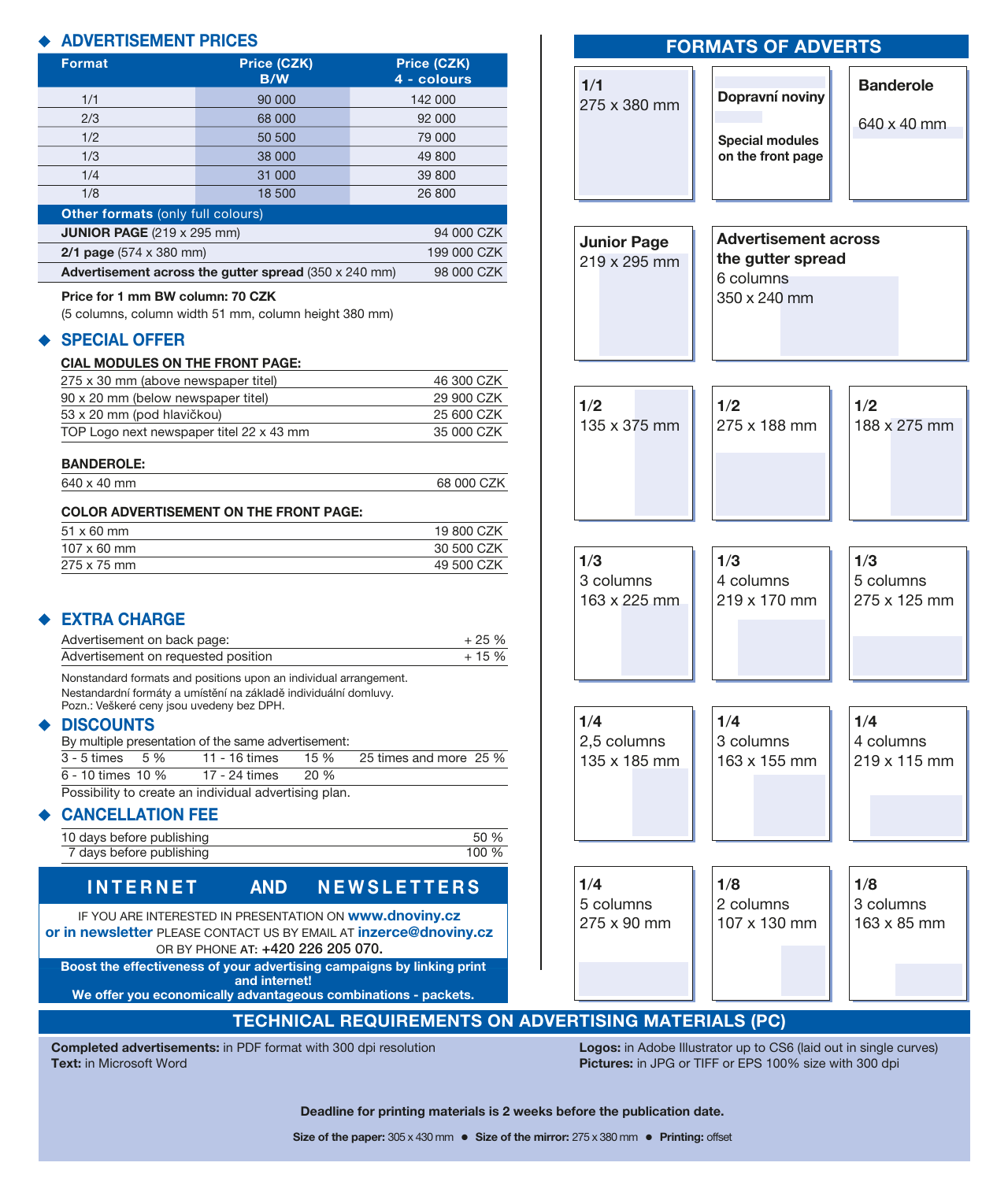# SPECIAL ISSUES AND TOPICS 2022

| DN                |         | <b>DEADLINE PUBL. DATE</b> | <b>TOPICS</b>                                                                                                                                                            |
|-------------------|---------|----------------------------|--------------------------------------------------------------------------------------------------------------------------------------------------------------------------|
| $1 - 2$           | 30.12.  | 20.1.                      | Public Transport, ICT in Transport and Logistics, Manager Cars<br>Logistics, Safety in Transportation and Logistics                                                      |
| $3 - 4$           | 27.1.   | 17.2.                      | Road Freight Transport, Vehicles in Building Industries<br><b>Transport Infrastructure</b>                                                                               |
| 5                 | 17.2.   | 10.3.                      | Railway Transport, Combined and Intermodal Transport<br>Forwarding, Logistics, Maritime Transport                                                                        |
| 6                 | 3.3.    | 24.3.                      | International Road Haulage, Bus Transport<br>LCV, Manager Cars, Fleet Management<br><b>Financial Services, Law and Consulting Services in Transport</b><br>and Logistics |
| $7 - 8$           | 24.3.   | 14.4.                      | <b>Material Handling, CEMAT Hannover 2022</b><br>Logistics, Logistic Centers and Industrial Properties                                                                   |
| 9                 | 14.4.   | 5.5.                       | Road Freight Transport, Bus Transport<br>Green Deal, Alternative Fuels and Drives, E-mobility                                                                            |
| 10                | 28.4.   | 19.5.                      | Green Logistics and Sustainability, Last Mile Delivery<br><b>Logistics for E-commerce, City Logistics</b>                                                                |
| 11                | 12.5.   | 2.6.                       | Railway Transport, Czech Raildays Ostrava 2022<br>Forwarding, Logistics, Customs Services, Dangerous Goods<br><b>Transportation</b>                                      |
| $12 \overline{ }$ | 26.5.   | 16.6.                      | Road Transport, Services for Carriers, Fuels and Cards                                                                                                                   |
| 13                | 9.6.    | 30.6.                      | Maritime Transport, Intermodal Transport, Inland Water Transport                                                                                                         |
| $14 - 15$         | 23.6.   | 14.7.                      | ICT in Transport and Logistics, Telematics, Road Freight Transport                                                                                                       |
| $16 - 17$         | 28.7.   | 18.8.                      | <b>Railway Transport, Combined Transport</b>                                                                                                                             |
| $18 - 19$         | 25.8.   | 15.9.                      | IAA Hannover 2022, Automotive Engineering, LCV, Buses<br>InnoTrans Berlin 2022, Railway Technology a Components                                                          |
| 20                | 8.9.    | 29.9.                      | Logistics, MSV Brno 2022, Customs Services<br><b>Intralogistics, Material Handling</b>                                                                                   |
| 21                | 22.9.   | 13.10.                     | Road Freight Transport, Bus Transport<br>Construction Technology, Bauma München 2022<br><b>Services for Carriers, Tires</b>                                              |
| 22                | 6.10.   | 27.10.                     | <b>Logistics for E-commerce, Courier and Parcel Services</b><br><b>City Logistics, LCV, Air Transport</b>                                                                |
| 23                | 20.10.  | 10.11.                     | Road Freight Transport, Buses, CZECHBUS Prague 2022<br>E-mobility, E-SALON 2022, Alternative Fuels                                                                       |
| 24                | 3.11.   | 24.11.                     | <b>Logistics, Railway and Combined Transport</b><br>Maritime Transport and Ports, Transportation of Oversized Loads                                                      |
| $25 - 26$         | 24. 11. | 15.12.                     | Road Transport, Christmas Issue, Wishes to Clients                                                                                                                       |

**Extent:** min 10 pages A3 sheet-format **• Subscription fee:** 2 540 CZK per year